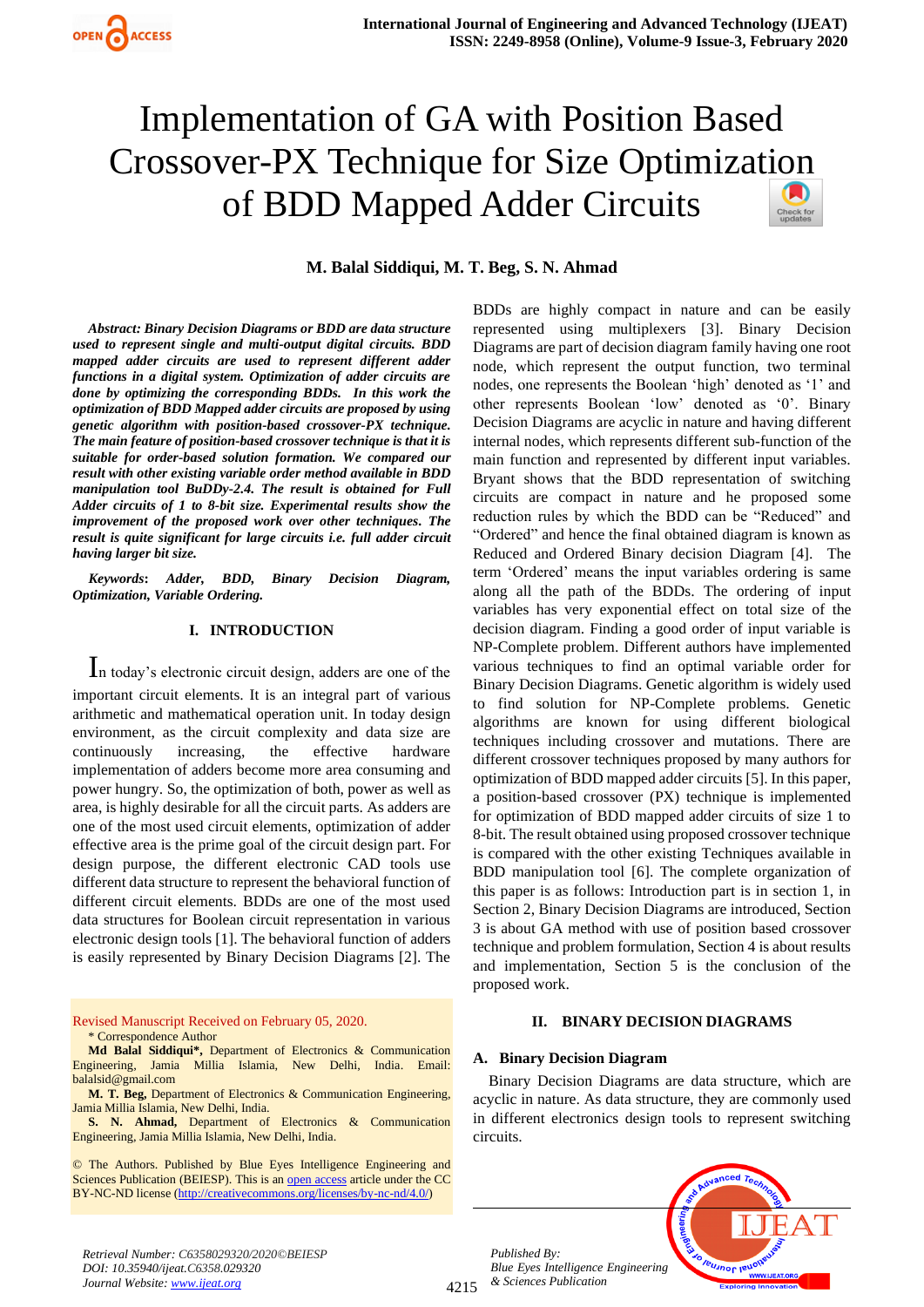## **Implementation of GA with Position Based Crossover-PX Technique for Size Optimization of BDD Mapped Adder Circuits**

Based on Lee's Binary Decision Tree [7], Bryant has proposed the Ordered and Reduced Decision Tree and termed

Bryant has given three reduction steps, which gives a canonical representation of the switching function. These steps are: 1- Duplicate terminal nodes removal (i.e. merging as ROBDD.

all terminal nodes to either of two terminal nodes (i.e. high node and low node), 2- Duplicate intermediate

**Fig. 1.** BDD constructed for function,  $F = (c \& d) + (a \& b) + (e \& f) + (g \& h)$ , shown in (1) with two different variable orders (a): ['a', 'b', 'c', 'd', 'e', 'f', 'g', 'h'] and (b): ['a', 'c', 'e', 'g', 'b', 'd', 'f', 'h']

node removal and 3- redundant nodes removal. [8].

The final obtained decision diagram after application of all three rules is in Reduced and Ordered form and known as Reduced and Ordered BDD (ROBDD) which is simply represented as BDD.

#### **B. Impact of Variable Order on BDD**

The size of Binary Decision Diagram depends on the order of input variables [9-12]. Choosing a bad variable order results in an exponential size growth in the decision diagram. Fig 2. shows the BDDs of a function '*F*' shown in (1) with two different variable order ['a', 'b', 'c', 'd', 'e', 'f', 'g', 'h'] and ['a', 'c', 'e', 'g', 'b', 'd', 'f', 'h']:

$$
F = (c \& d) + (a \& b) + (e \& f) + (g \& h)
$$
 (1)

The function '*F*' represented in (1) is a Boolean function having eight input variable 'a', 'b', 'c', 'd', 'e', 'f', 'g' and 'h'. in Fig 1., the same function '*F*' is represented with two different variable order. The BDD size corresponding to the variable order ['a', 'c', 'e', 'g', 'b', 'd', 'f', 'h'] is 8, while the BDD size corresponding to the variable order ['a', 'b', 'c', 'd', 'e', 'f', 'g', 'h'] is 32. The effect of variable order become more and more significant with the increase in number of variables.

## III. **PROPOSED WORK**

#### **A. Genetic Algorithm and Problem Formation**

Genetic Algorithms are class of optimization algorithms which uses the biological process of offspring generation from parents [13]. For the purpose of generation of offspring, the genetic algorithms use famously two biological operators: crossover and mutation. Crossover generates the offspring from the parent genes by keeping the some part of the characteristic of both the parent genes in the offspring while mutation operator is used for creating a new set of offspring with the some or all part of the offspring as entirely different characteristic which are not present in either of the parent's genes. The set of solutions are represented as biological chromosome, while these chromosomes in a generation acts as parent for the next generation. In this way, in every generation, new offspring are created, and they survive based on their fitness values, which is defined by the corresponding objective function. Fig. 2. shows a chromosome representing the possible solution for Binary Decision Diagram.



**Fig. 2.** A Chromosome representing the solution

In Fig 2. The variable order ['b', 'a', 'h', 'e', 'g', 'f', 'd', 'c'] is represented using a chromosome. The position of the variable

*Retrieval Number: C6358029320/2020©BEIESP DOI: 10.35940/ijeat.C6358.029320 Journal Website[: www.ijeat.org](http://www.ijeat.org/)*

in the chromosome is the order of the corresponding variable in BDD construction. In this way number of different chromosomes is constructed in a population for each generation. The conventional cyclic mutation is used in this work for the Genetic Algorithm. The working of Genetic Algorithm method is shown using flow chart in Fig 3. Fitness function used in the flow chart is the number of nodes in the BDD, which is the size of the BDD constructed.



**Fig. 3. Flowchart of GA method with Proposed PX-Crossover Operator.** 

*Published By: Blue Eyes Intelligence Engineering & Sciences Publication* 

4216

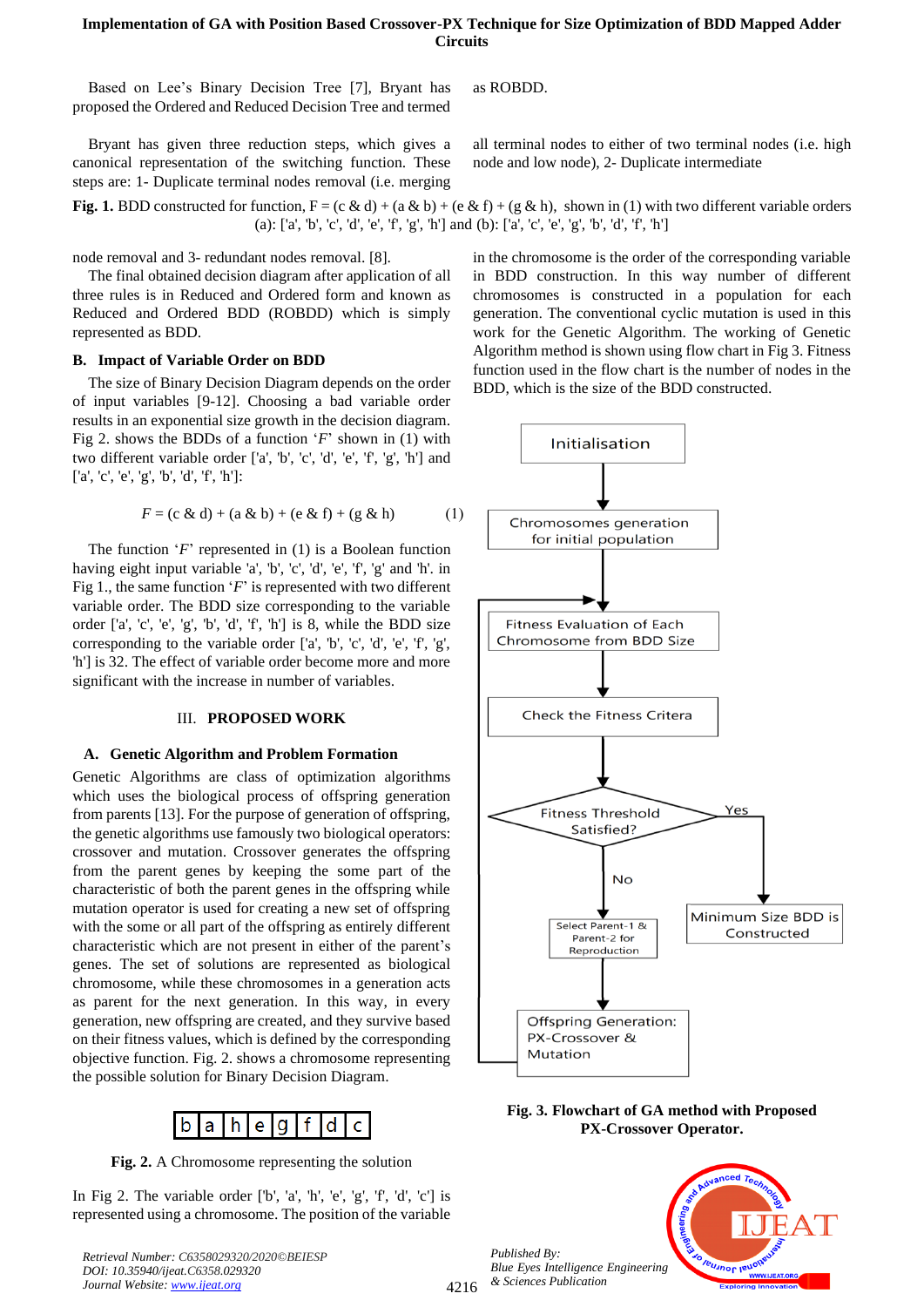

## **B. Position Crossover (PX):**

Position Crossover (PX) is one of the most efficient and fast technique of offspring generation. As compared to other crossover techniques, this crossover technique takes less time and is greedy in nature. It starts by generating the offspring by selecting a random order from the order set of parent-1 and then the remaining vacant variable order position are taken from parent-2 in an offspring. In this way the position crossover generates the new child chromosome from parent chromosomes.



**Fig. 4.**Position Crossover (PX) Scheme for offspring generation from two parents.

Fig 4. Shows the implementation of the position crossover (PX) method for generation of an offspring chromosome from two parent chromosomes. From Fig 4., we can see that Parent-1 is a chromosome representing a variable order ['f', 'g', 'b', 'd', 'a', 'c', 'e', 'h'] and the Parent-2 is a chromosome representing the variable order ['h', 'f', 'd', 'b', 'e', 'a', 'c', 'g']. As explained, we have randomly selected here three position from Parent-1: position  $3<sup>rd</sup>$ ,  $4<sup>th</sup>$  and  $6<sup>th</sup>$ . The variable from these positions from Parent-1 is copied at the same position and in same order in the offspring-1. These variables are highlighted in circles in Fig 4. Now from Parent-2 all the variables, except the variables chosen from Parent-1, are copied to the offspring-1 at the empty positions, keeping the

order of the variables same as in Parent-2, while not breaking any rule of constraints. In this way a completely new child/offspring is generated, which will act as a parent for the next generation.

## **IV. RESULTS AND IMPLEMENTATION**

The whole Genetic Algorithm using position crossover is written in C code. We have used BDD manipulation tool, BuDDy-2.4, available at [6].  $g++C$  compiler is used for programing on an Ubuntu based machine. Result is shown in Table 1. We have implemented this GA method with PX crossover on full adder circuits with bit size 1-to-8. The result is compared with different implemented existing techniques available in BuDDy-2.4 tool. From table 1, we can see that the other methods, *Win2*, *Win2ITE*, *Win3*, *SIFT* and *Random* have 3.5, 3.5, 1.1, 1.1 and 2.4 times respectively more number of nodes compared to the proposed GA with Position Crossover-OX technique.

## **V. CONCLUSION AND FUTURE SCOPE**

This proposed position crossover technique gives better results compared to other inbuild techniques available in BDD manipulation tool BuDDy-2.4. from Table 1, it is observed that for smaller full adder circuits, like 1-bit FA, 2-bit FA, 3-bit FA and 4-bit FA, there is less possibility of exploring large solution space as the input variable size itself is very low. The improvement is more significant for full adder circuit having large bit size. It is observed that the different other new crossover techniques can also be implemented for BDD size and the possibility of exploring new method for Binary Decision Diagram size reduction is always open.

**Table- I: Result Showing Proposed GA with PX Crossover compared with different existing methods**

| SI.                                                                    |                          |                     | <b>BDD</b> Size                                                          |         |      |             |               |                                                                                     |
|------------------------------------------------------------------------|--------------------------|---------------------|--------------------------------------------------------------------------|---------|------|-------------|---------------|-------------------------------------------------------------------------------------|
| No.                                                                    | <b>Adder</b><br>circuits | <b>Input/Output</b> | <b>Existing Methods [From BuDDy-2.4 BDD</b><br><b>Manipulation Tool]</b> |         |      |             |               | <b>Proposed</b><br><b>GA</b> with<br><b>PX</b><br><b>Crossover</b><br><b>Method</b> |
|                                                                        |                          |                     | WIN2                                                                     | WIN2ite | WIN3 | <b>SIFT</b> | <b>RANDOM</b> |                                                                                     |
| 1.                                                                     | 1-bit FA                 | $03$ -Feb           | 8                                                                        | 8       | 8    | 8           | 8             | 8                                                                                   |
| $\overline{2}$ .                                                       | 2-bit FA                 | $05-Mar$            | 17                                                                       | 17      | 17   | 17          | 17            | 17                                                                                  |
| 3.                                                                     | 3-bit FA                 | $07-Apr$            | 32                                                                       | 34      | 32   | 26          | 34            | 25                                                                                  |
| 4.                                                                     | 4-bit FA                 | $09-May$            | 65                                                                       | 63      | 46   | 46          | 61            | 45                                                                                  |
| 5.                                                                     | 5-bit FA                 | $11-Jun$            | 128                                                                      | 126     | 61   | 55          | 78            | 49                                                                                  |
| 6.                                                                     | 6-bit FA                 | $13$ -Jul           | 255                                                                      | 253     | 85   | 85          | 93            | 63                                                                                  |
| 7.                                                                     | 7-bit FA                 | $15-Aug$            | 510                                                                      | 508     | 94   | 94          | 264           | 97                                                                                  |
| 8.                                                                     | 8-bit FA                 | $17-Sep$            | 1001                                                                     | 1001    | 287  | 283         | 845           | 273                                                                                 |
| Size increased in other existing<br>methods compare to proposed method |                          |                     | 3.5                                                                      | 3.5     | 1.1  | 1.1         | 2.4           | 1                                                                                   |